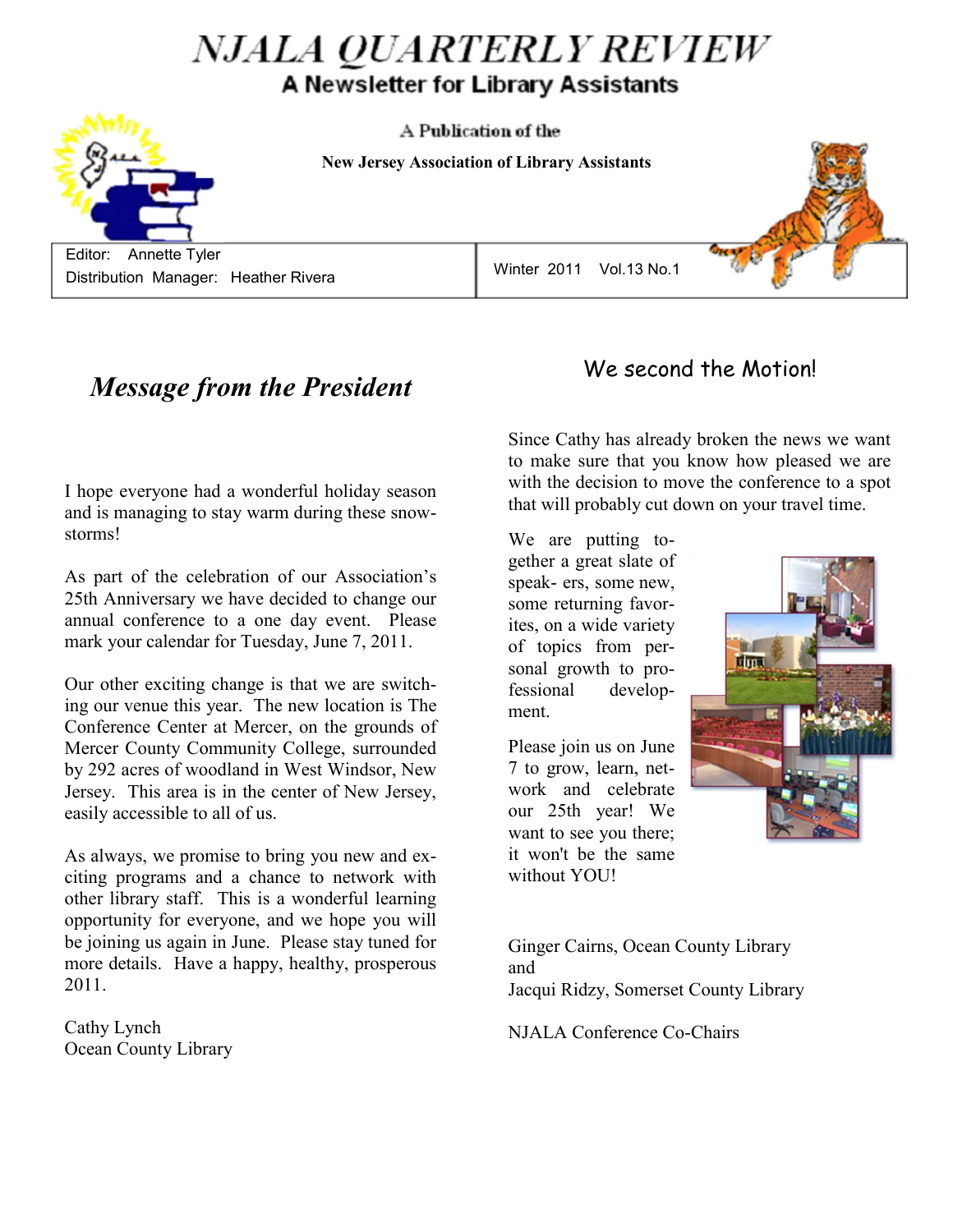# **NJALA MEMBERSHIP APPLICATION**

### **JANUARY-DECEMBER 2011**

### **As an NJALA member you receive newsletters, invaluable networking opportunities, discounts on workshops, and an annual two-day conference. To join now return this form to our Membership Secretary:**

**Heather Rivera North End Branch Library 722 Summer Ave. Newark NJ 07104**

| Name:                  |                                                                                                           |
|------------------------|-----------------------------------------------------------------------------------------------------------|
| Title/Dept:            |                                                                                                           |
| Library:               |                                                                                                           |
| Library Address:       |                                                                                                           |
| City, State, Zip:      |                                                                                                           |
| <b>Business Phone:</b> | Fax:                                                                                                      |
| E-Mail Address:        |                                                                                                           |
| Area of Expertise:     |                                                                                                           |
|                        | Renewal<br><b>New</b>                                                                                     |
|                        | Regular Dues \$20 (support staff, i.e.: library assistants, clerks, technicians, paraprofessionals, etc.) |

Associate Dues \$15 (all those who do not qualify as regular members)

### **MAKE CHECKS PAYABLE TO NJALA**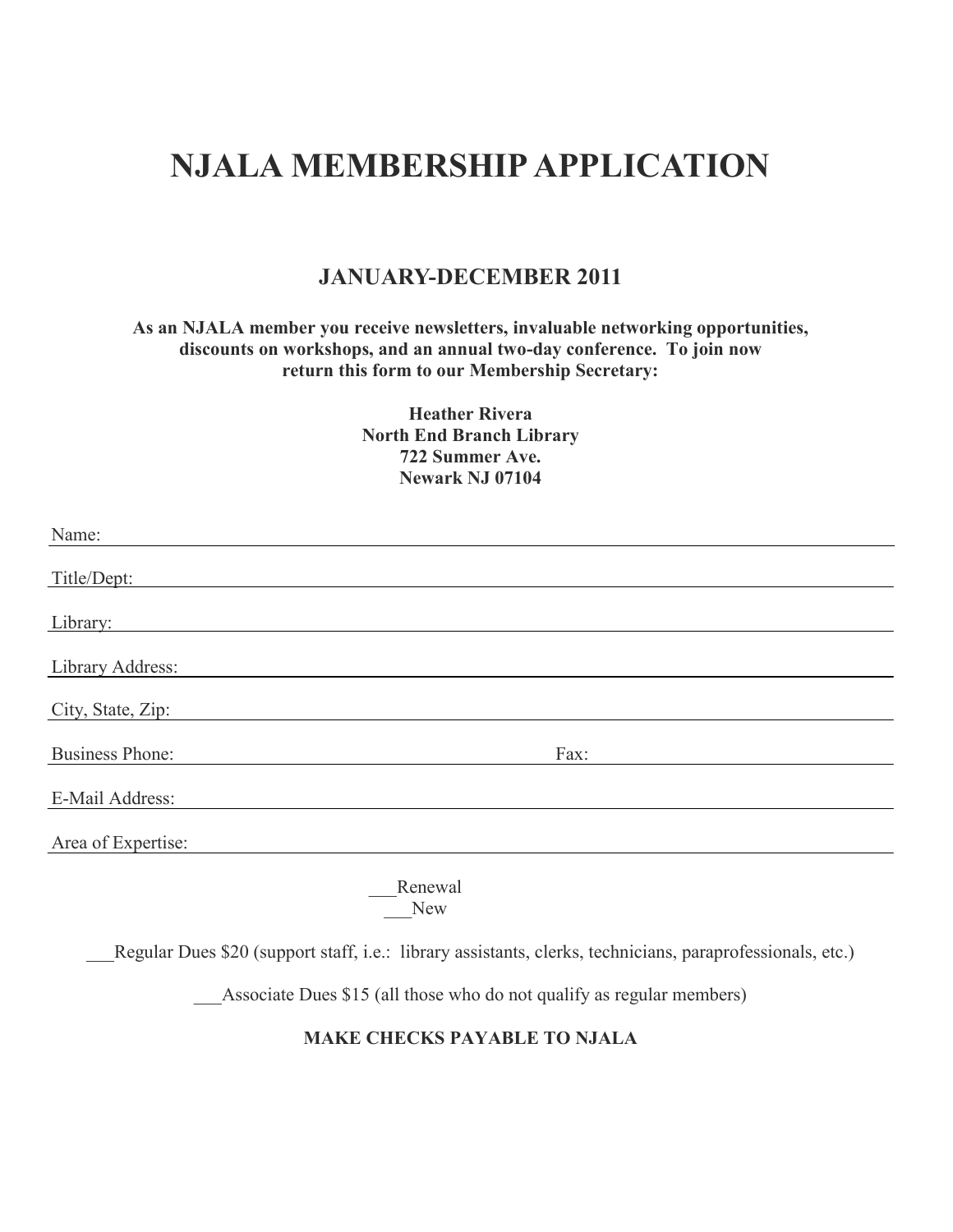### **NJALA RECOGNITION AND KEHNAST AWARDS Application**

Each year at the conference of the **New Jersey Association of Library Assistants** the NJALA Recognition and Kehnast awards are presented.

The NJALA Recognition Award is given to a dedicated Director, Trustee, or Librarian in a New Jersey Library or Libraries who encourages and supports participation in career development or activities for library assistants in New Jersey.

The Kehnast Award is given to a dedicated library assistant in a New Jersey Library who has made a significant contribution to the profession or to his/her library and actively participates in career development or activities in New Jersey. This award is named for AnnaMarie Kehnast who served as President and Liaison of **NJALA**.

To submit a candidate for either award please include the following:

### **Your information**:

| (Please print.) (Last)                 | (First) | (Middle)                       |
|----------------------------------------|---------|--------------------------------|
| 2. Library name & address:             |         |                                |
|                                        |         | (Street or P.O. Box $#$ )      |
| (City)                                 |         | (State) (Zip)                  |
|                                        |         |                                |
| <b>Candidate information:</b>          |         |                                |
| (Please print.) (Last)                 | (First) | (Middle)                       |
| 6. Library name & address:             |         |                                |
|                                        |         | (Street or P.O. Box $#$ )      |
| (City)                                 |         | (State) (Zip)                  |
| 7. Title: <u>_____________________</u> |         | 8. Phone: Electronic Section 1 |
| 9. Award you are applying for:         |         |                                |

Include an essay of no more than 200 words explaining why the candidate deserves this award. This application along with the essay must be postmarked by April 30, 2011; send them to:

> East Orange Public Library Attn: John Guido 21 South Arlington Avenue East Orange NJ 07018 Phone: 973-266-5601 Email: [jguido@eopl.org](mailto:jguido@eopl.org)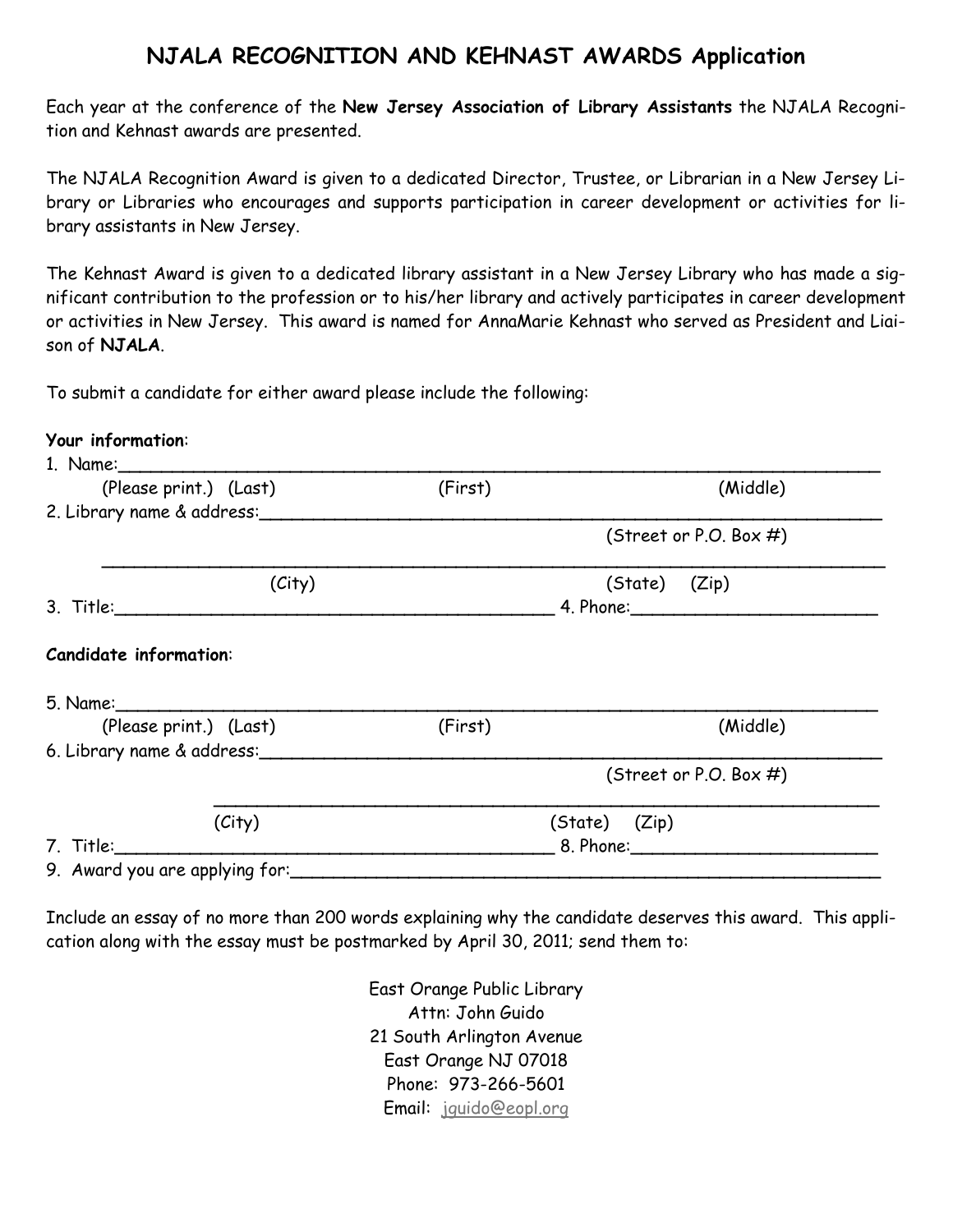# **RITA L. HILBERT SCHOLARSHIP AWARD 2011**

The NJALA Scholarship Committee is proud to announce our annual scholarship award of \$250.00 for the 2011-2012 academic year. This scholarship will be offered to a library support staff person who would like to pursue a degree or certificate program that enhances work skills.

## **REQUIREMENTS**

- 1. Applicant must be a legal resident of New Jersey.
- 2. Scholarships are available to current NJALA members only.
- 3. Recipient must attend an accredited college program or certified post-secondary program.
- 4. Recipient must use the award in a job-related field.
- 5. Applicant must enclose a 150 word essay explaining how this scholarship will help her/ him reach career goals.
- 6. If the Scholarship Committee deems a personal interview necessary the applicant must be available to meet with the committee.
- 7. The scholarship recipient will receive the award money after proof of completion of the course is shown.

If you have any questions or would like an application please contact the Scholarship Committee Chairperson:

> East Orange Public Library Attn: John Guido 21 South Arlington Avenue East Orange, NJ 07018 Phone: 973-266-5601 or E-mail: jguido@eopl.org

There is an application form on the next page, and you will also find one on the NJALA website, [www.njala.org](http://www.njala.org) All applications must be postmarked by April 30, 2011.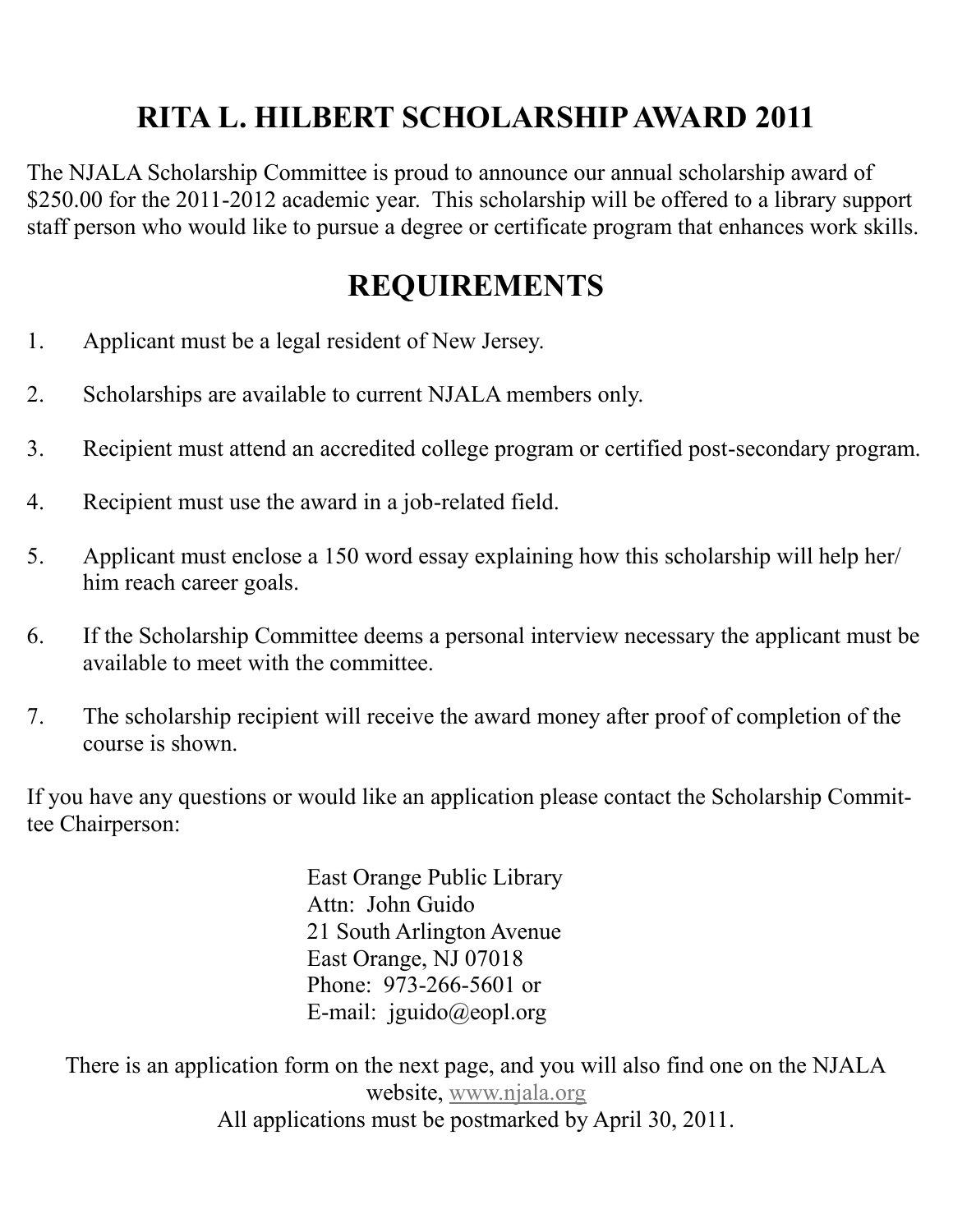# **RITA L. HILBERT 2010 SCHOLARSHIP APPLICATION**

|                        | NAME: (Please Print) (Last)                          | (First)   |                   |                   | (Middle)           |
|------------------------|------------------------------------------------------|-----------|-------------------|-------------------|--------------------|
|                        | Legal Residence: (Number)                            |           |                   |                   |                    |
|                        |                                                      | (Street)  |                   |                   |                    |
|                        | (City)                                               |           | (State) (Zip)     |                   | (phone)            |
| <b>Post Secondary:</b> |                                                      |           |                   |                   |                    |
|                        | Have you applied for admission to any school(s)?     |           |                   |                   | $Yes.$ No: $\_\_$  |
|                        | $\text{Specificity school}(s):$                      |           |                   |                   |                    |
|                        | Have you been accepted for any school(s)?            |           |                   |                   |                    |
|                        | Specify:                                             |           |                   |                   |                    |
|                        | Are you presently attending a post secondary school? |           | $Yes:$ No: $\_\_$ |                   |                    |
|                        |                                                      |           |                   |                   |                    |
|                        | Education: (College)                                 |           |                   |                   | (Year)             |
|                        | (Degree)                                             |           | (Major)           |                   | (G.P.A.)           |
|                        |                                                      |           |                   |                   |                    |
|                        | Post Graduate Education: (College)                   |           |                   | $(Year)$ (Degree) | (Major)            |
|                        | Work Experience: (Most recent employment first)      |           |                   |                   |                    |
|                        |                                                      |           |                   |                   |                    |
|                        |                                                      |           |                   |                   |                    |
|                        | A. (Employer's Name) (Address)                       |           |                   |                   |                    |
| (Position/Title)       |                                                      |           |                   |                   | (Employment Dates) |
|                        |                                                      |           |                   |                   |                    |
| <b>B.</b>              | (Employer's Name)                                    | (Address) |                   |                   |                    |

**I understand that it may be necessary to be interviewed for this scholarship and agree to make myself available for this interview if so requested by the scholarship committee. I understand that in order to be considered for this scholarship I will be required to submit proof of course completion.**

**Signature:** <u>Date:</u>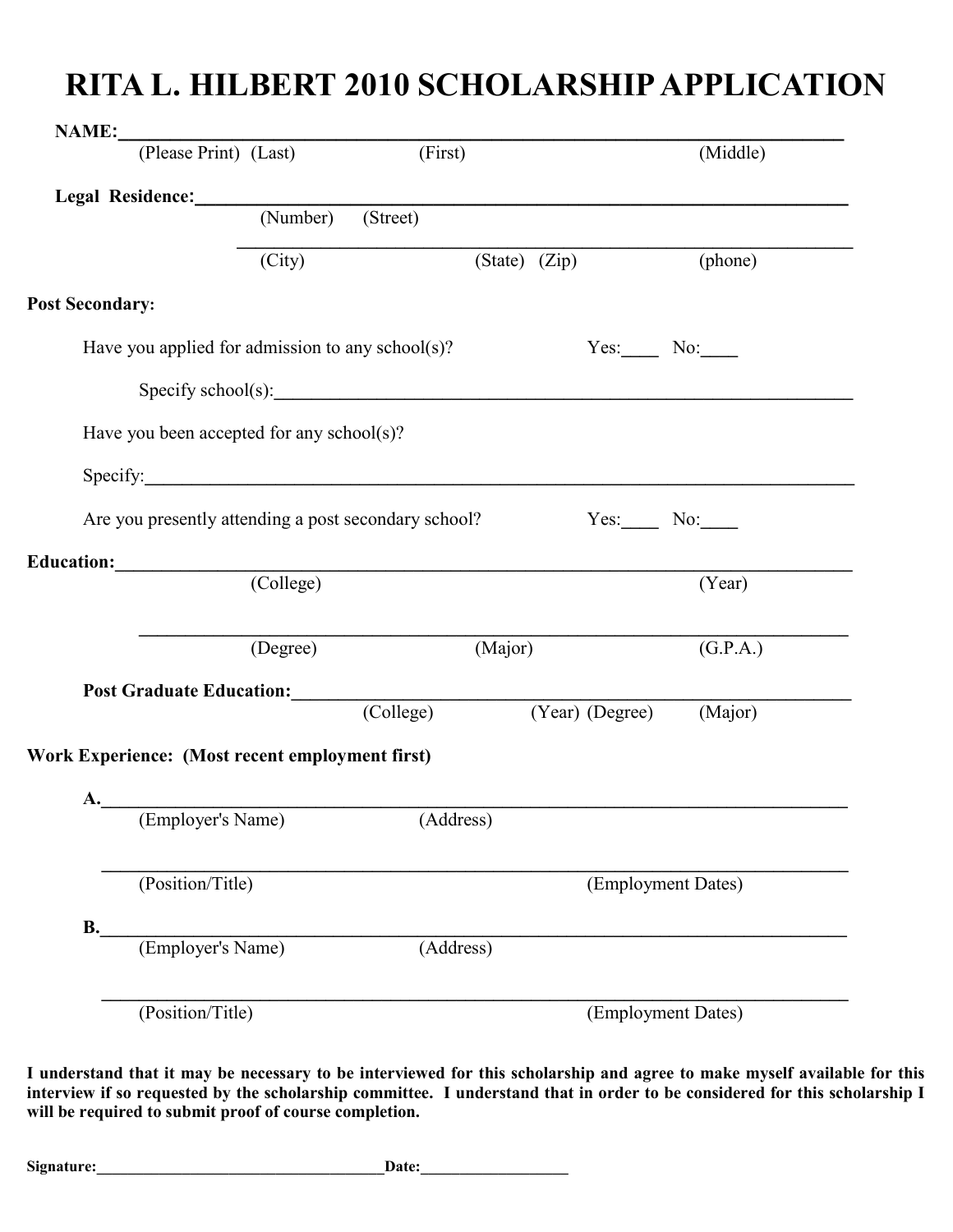### Morristown Library Reopens

As you may already know the Joint Free Public Library of Morristown and Morris Township sustained major damage from an explosion on the morning of May 3, 2010. The oldest wing of the library, built in 1917, suffered the most devastation, including upheaval of part of the concrete floor, which was about 8 inches thick.

Library employees worked through the rest of the spring and into summer, fall, and winter at various locations. The staff of St. Peter's Episcopal Church, across the street from the library, ensured that we had office space, room for all of our children's summer activities, and a concert venue for our Jazz in July evenings. The Presbyterian Church, next to the library also extended their hospitality, most notably for the Director's Book Club and a staff and volunteer luncheon. Our bookmobile continued with an expanded list of stops, and some library members of our consortium, the Morris Automated Information Network, were especially helpful in making sure that we had space to house our returned items. During July we acquired storefront space almost directly across the street from the front of the library. The library administration and cataloging departments will be using these offices until they are able to return to the library building.

On January 5 our newly appointed Director Maria Norton held a press conference along with the mayors of Morristown and Morris Township. And then on January 6 at 1 p.m. we opened our doors to the public, who have been clamoring for months to come inside their favorite place in town.

Of course things are not quite back to normal, since we are squeezed into one third of our space, but we have learned to make do with what we have.

Annette Tyler Morristown & Morris Township Library



### **News from Seton Hall**

Seton Hall University recently named Dr. A Gabriel Esteban its new president. Dr. Esteban was serving as the University's Interim President since July 2010. He is now Seton Hall University's 20th President and one of the few lay people to have held this position.

 $\bullet$   $\bullet$   $\bullet$ 

On January 19 a memorial Mass of remembrance and hope was held in the University Chapel of the Immaculate Conception; this was the anniversary of the Boland Hall fire. Eleven years have passed since this terrible event. In response to this tragedy many universities put sprinkler systems in their dormitories. Starting this fall, colleges across the nation will be required to publicly report their fire statistics for the first time under a new federal Fire Safety Right-to-Know law introduced by New Jersey legislators inspired by the Seton Hall tragedy. National fire safety advocates are also continuing the movement with a campaign to improve fire safety in off-campus housing, where students often live in dangerous houses and apartments. Members of the Seton Hall community were asked to wear the color of Blue on the day of the Mass to acknowledge this sad day.

Barbara Ward Seton Hall University Walsh Library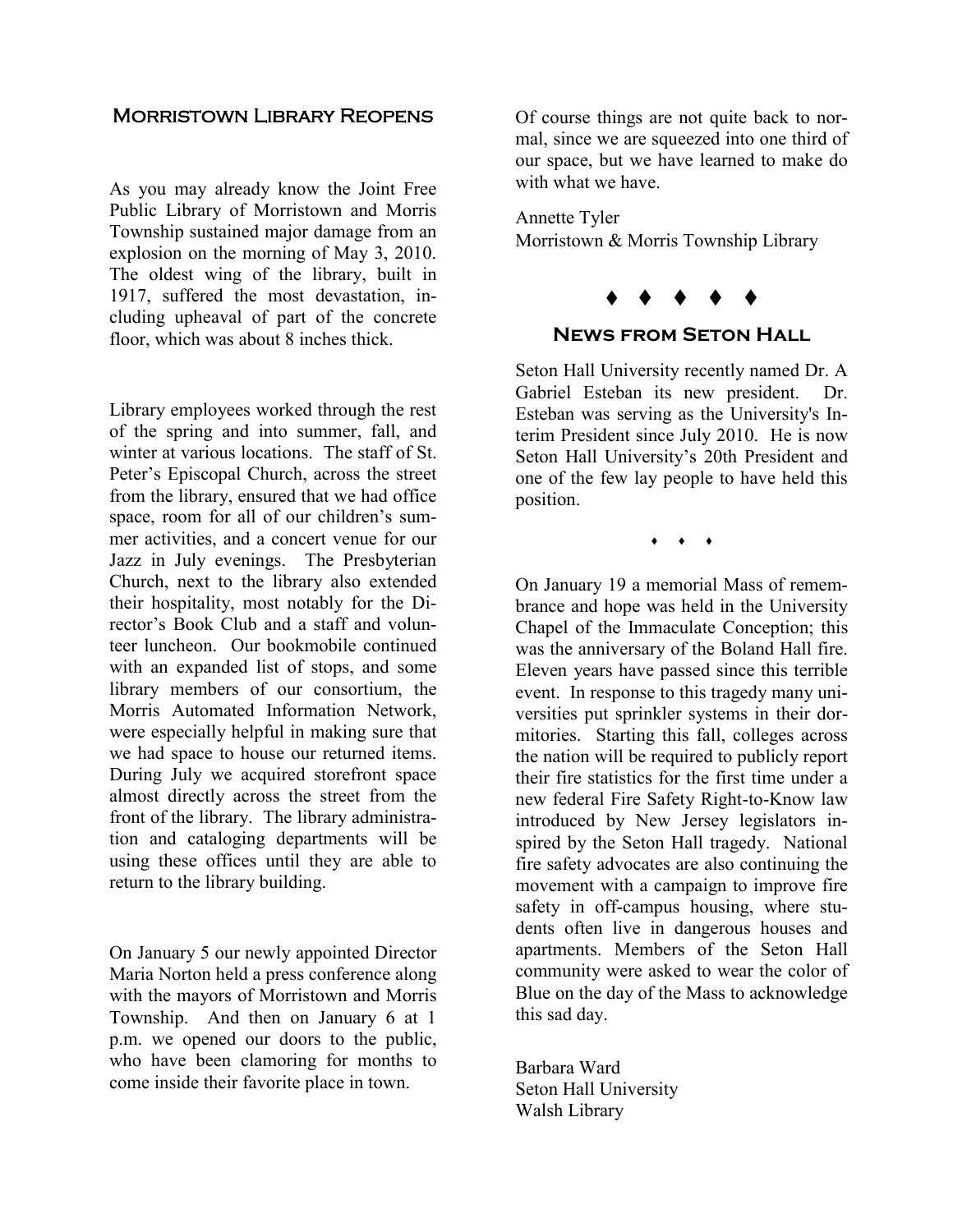### Travelling for NJALA

I attended the American Library Association (ALA) Mid-Winter Meeting held in San Diego, CA from January 6 - 11. As many of you know Mid-Winter is mainly meetings, meetings, and more meetings preparing for the annual conference in June.

Although nearly all Divisions and most Round Tables of ALA are showing a dip in membership the Library Support Staff Interest Round Table (LSSIRT) numbers went up in the past year. The mission of LSSIRT is *to provide an arena within ALA for addressing a wide variety of issues of concern to library support staff, including but not limited to basic training programs, education, career development, job duties and responsibilities and other related issues for the purpose of fostering communication and networking among all levels of library personnel. To be responsible for the timely dissemination of information to local, regional, state and national support staff organizations*.

I attended several meetings which included an LSSIRT board and membership meeting, Round Table Assembly (RTCA) meeting, and several ALA council meetings. All these meetings could be summed up the same: the fate of future Mid-Winter meetings and, of course, the budgets.

At the LSSIRT meeting Karen Strege, who is one of the directors of the Library Support Staff Certification Program (LSSCP) stated that there are now 124 candidates in 28 states signed up for the program, Two of these candidates are from New Jersey. There are a total of 55 courses ranging from \$250.00 - \$800.00 per course.

John Berry from *Library Journal* wanted LSSIRT to vote on changing the *Library* 

*Journal*'s Paraprofessional of the Year Award to Paralibrarian of the Year Award. We voted to keep the term Paraprofessional.

Marilyn Jack-Brown Montclair State University NJALA Liaison



### **Experience Atlantic City**

Travel to A.C. in person or via a new website: [www.atlanticcityexperience.org](http://www.atlanticcityexperience.org) . The website provides some of the extensive resources contained in the library's Alfred M. Heston Collection, which contains books, photographs, postcards, audio, video, digital files, and memorabilia pertaining to the city's history.

The library's first special exhibit: "The Atlantic City Experience: 1920s" will be on display at the main library until the spring.

Heather Perez Atlantic City Free Public Library



## *NJALA Quarterly Review* is April 5, 2011

**Feel free to send your articles or other information anytime before this date to:**

*NJALA Quarterly Review* Editor Annette Tyler Morristown & Morris Township Public Library 1 Miller Road, Morristown NJ 07960 973-538-3473 FAX 973-267-4064 E-mail: [Annette.Tyler@mainlib.org](mailto:Annette.Tyler@mainlib.org) The NJALA website is <http://www.njala.org>.